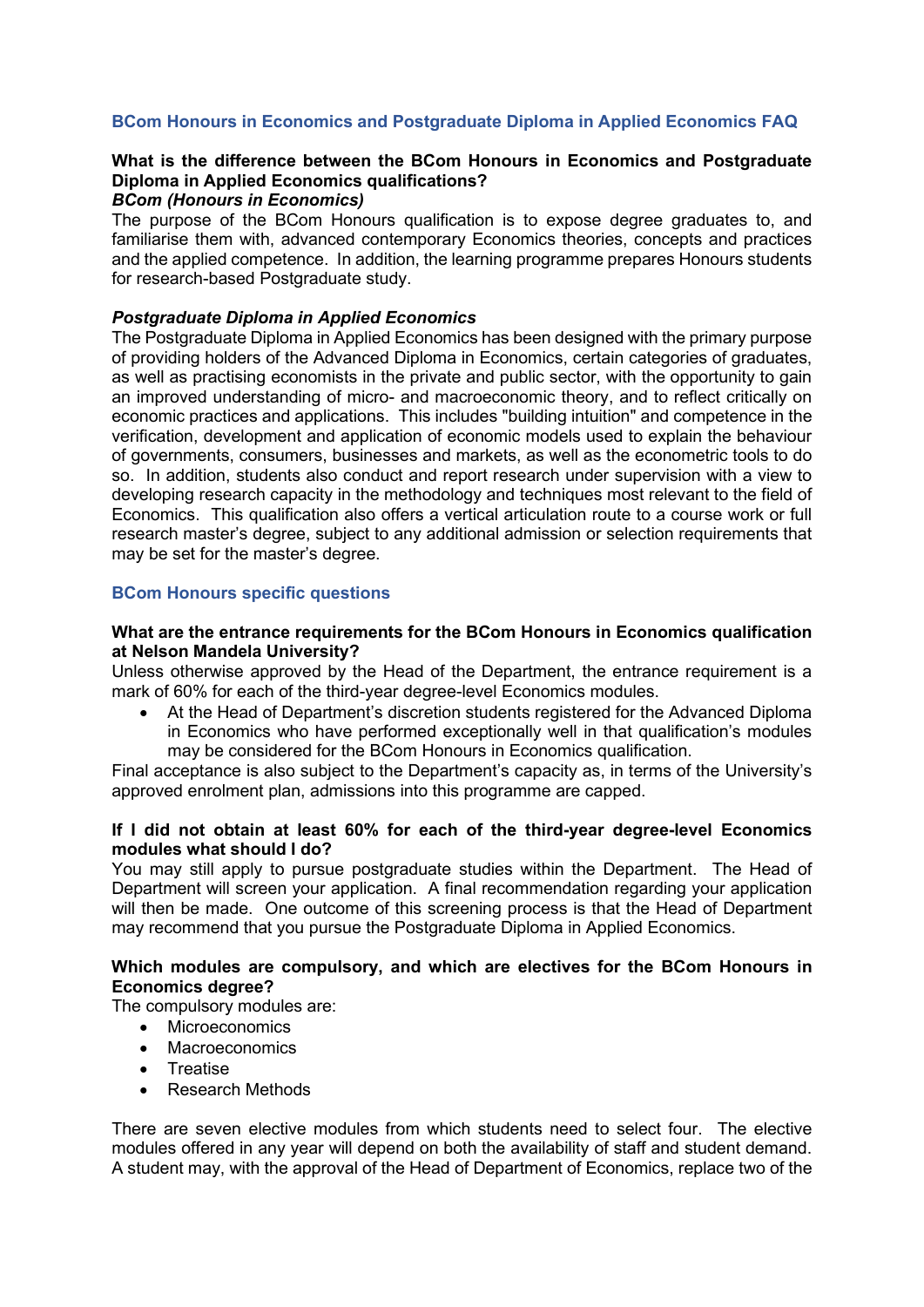elective modules listed below with appropriate NQF Level 8 modules from another programme. The elective modules are:

- International Economics
- Public Sector Economics
- Development Economics
- Financial Economics
- Environmental Economics
- Econometrics
- Financial Econometrics (Please note that a student will not be allowed to proceed to Financial Econometrics without first having passed Econometrics.)

# **Is the BCom Honours in Economics degree recognised by SAQA?**

Yes, the qualification has been accredited by SAQA. The SAQA ID is 105204.

# **Postgraduate Diploma in Applied Economics specific questions**

# **What are the entrance requirements for the Postgraduate Diploma in Applied Economics qualification at Nelson Mandela University?**

An Advanced Diploma in Economics or an equivalent qualification in a cognate field of study with an aggregate pass of at least 60%.

Final acceptance is also subject to the Department's capacity as, in terms of the University's approved enrolment plan, admissions into this programme are capped.

# **Which modules are compulsory, and which are electives for the Postgraduate Diploma in Applied Economics?**

The compulsory modules are:

- Economics Survey Techniques
- Economics Field Work Project
- Applied Microeconomics
- Applied Macroeconomics

There are five elective modules from which students need to select two. The elective modules offered in any year will depend on both the availability of staff and student demand. The elective modules are:

- Economics for a Developing World
- Economics of Money and Business
- International Trade and Finance
- Economics of Local, Provincial and Central Government
- Applied Econometrics

# **Is the Postgraduate Diploma in Applied Economics recognised by SAQA?**

Yes, the qualification has been accredited by SAQA. The SAQA ID is 93972.

# **Can I articulate into a MCom degree after successfully completing my Postgraduate Diploma in Applied Economics qualification?**

Yes. Students who have obtained this Postgraduate Diploma can articulate vertically to a relevant coursework or full research Master's Degree, subject to any additional admission or selection requirements that may be set for the Master's Degree.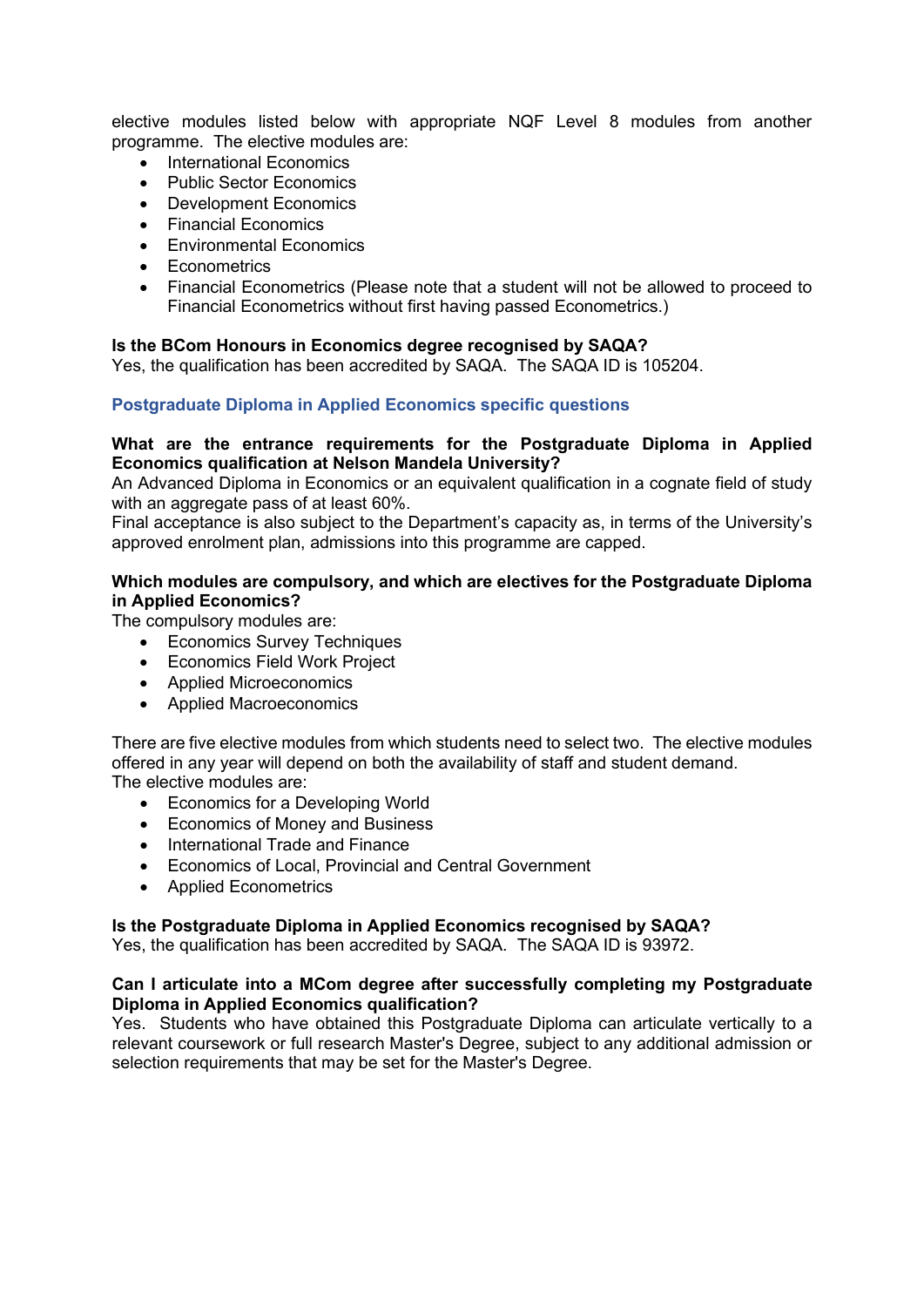# **Questions that apply to both the BCom Honours in Economics and Postgraduate Diploma in Applied Economics qualifications**

**What must I do if I wish to apply in August 2022 before all my final marks are available?** The University has indicated that the first closing date for applications for academic admission for 2023 will take place in August 2022. As such, apply via<https://applyonline.mandela.ac.za/> with the marks that you have available to you by that date. The Head of Department will consider your application and, if you meet the required level of academic performance, you will be granted provisional acceptance to the programme. As soon as you have all your marks forward it to Postgraduate Admissions [\(postgraduateadmission@mandela.ac.za\)](mailto:postgraduateadmission@mandela.ac.za) and to Ms Sharon Tessendorf [\(Sharon.tessendorf@mandela.ac.za\)](mailto:Sharon.tessendorf@mandela.ac.za) for final consideration.

International students should also contact [international@mandela.ac.za](mailto:international@mandela.ac.za) to ensure that all the necessary documentation has reached the Office for International Education. For example, international students must submit an evaluation from the South African Qualification Authority (SAQA) of your degree in order for your application to be considered.

# **When do lectures and/or tutorials take place for full-time and part-time students?**

Lectures and/or tutorials take place from Monday to Friday. Irrespective of whether you are registered as a full-time or a part-time student, lectures and/or tutorials take place during the day. As such, all BCom Honours in Economics and Postgraduate Diploma in Applied Economics lectures and/or tutorials take place between 07:45 and 18:00. Class attendance is compulsory.

# **What is the language of learning and teaching at Nelson Mandela University?**

While Nelson Mandela University is committed to multilingualism, the language of learning and teaching at Nelson Mandela University is English. The University also strives to develop and promote the isiXhosa language and culture and to ensure the maintenance and strengthening of Afrikaans.

#### **What support is available to differently abled students?**

Nelson Mandela University would like to ensure that differently abled students enjoy a successful student experience, thus the University strives to ensure that academic concessions, reasonable adjustments for general accessibility, test and examinations and other academic concessions, are made to meet such students' needs. Services currently available include assistive technologies, dedicated computer spaces equipped with assistive technologies, braille transcription support, adapted transport for those with mobility difficulties, and volunteer buddies amongst other.

As every case needs to be individually assessed, differently abled students are requested to register their special needs with the university's **Universal Accessibility & Disability Services (UADS)** as soon as possible, preferably the year prior to application and registration. When meeting with UADS students are requested to have valid medical documentation and/or assessment reports from appropriate health professionals on hand.

For more information, please follow the link:<https://disability.mandela.ac.za/>

# **Are the BCom Honours in Economics and Postgraduate Diploma in Applied Economics qualifications full-time or part-time qualifications?**

The aforementioned qualifications can be completed on a full-time or part-time basis. Fulltime students register for all the modules and complete these modules within a year. Parttime students complete the qualification over two years.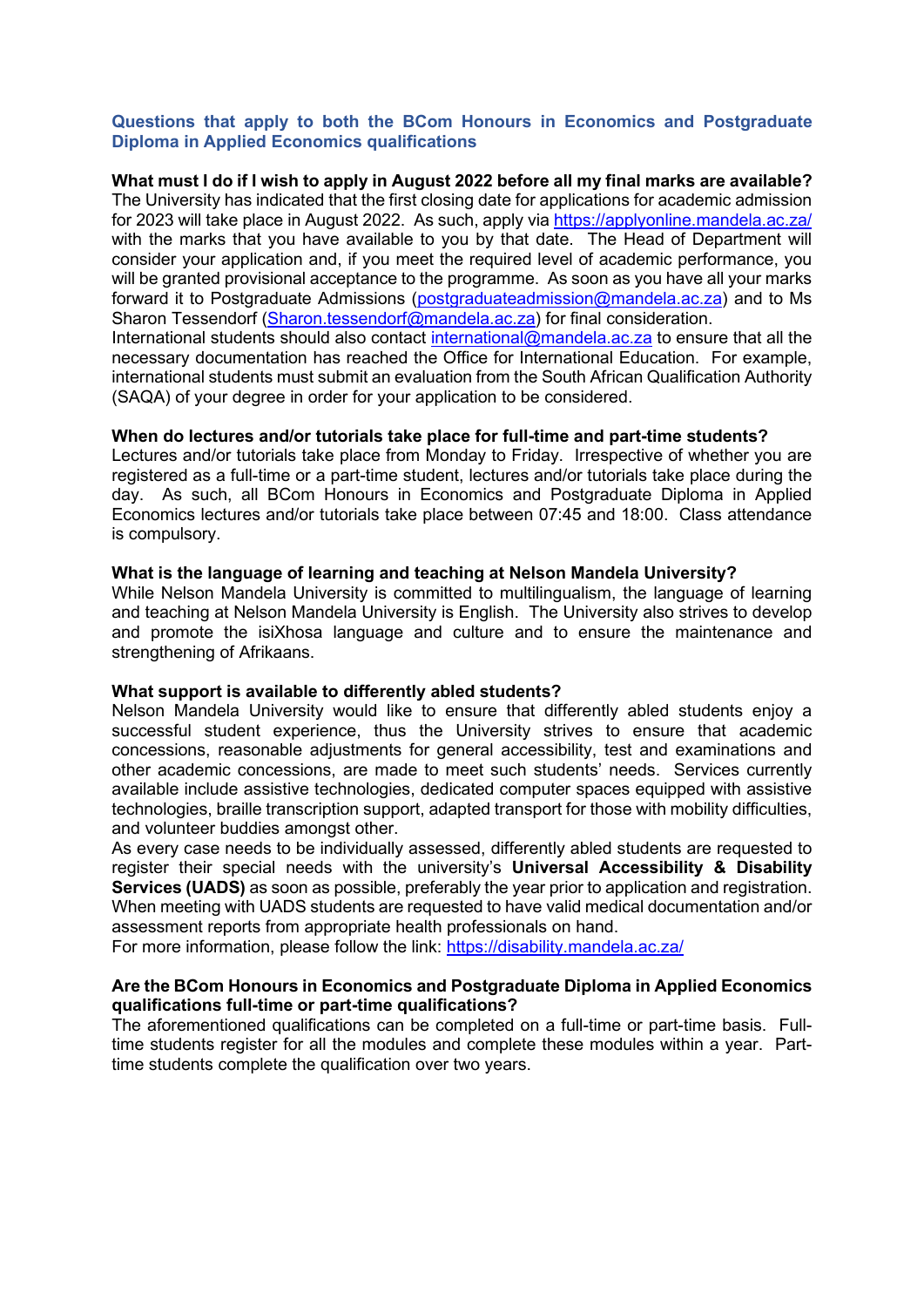# **May I apply for the BCom Honours in Economics and Postgraduate Diploma in Applied Economics qualifications if I completed my undergraduate qualification at another university?**

Yes, if you meet the stated entrance criteria. You will need to provide a full academic record issued by the university you attended. A copy of your third year Economics modules' module outcomes should accompany your application. You must also include a certificate of conduct from the institution that you studied at previously.

# **Do I need to have secured a supervisor before I apply for the BCom Honours in Economics or Postgraduate Diploma in Applied Economics qualifications?**

No, you do not need to have secured a supervisor before applying for the BCom Honours in Economics or Postgraduate Diploma in Applied Economics qualifications. It is, however, recommended that you consider this and contact potential supervisors as soon as possible. The Department's lecturers' areas of expertise can be found here: [https://economics.mandela.ac.za/Staff.](https://economics.mandela.ac.za/Staff) Information about our Postdoctoral Research Fellows can be found here: [https://economics.mandela.ac.za/Research/Post-Doctoral-Research-](https://economics.mandela.ac.za/Research/Post-Doctoral-Research-Fellows)[Fellows.](https://economics.mandela.ac.za/Research/Post-Doctoral-Research-Fellows)

# **Do you have a mid-year intake for the BCom Honours in Economics and Postgraduate Diploma in Applied Economics qualifications?**

No, there is only one intake per year.

# **My admission letter states that I have been conditionally/provisionally accepted. What does that mean?**

This means that your admission will be final only once you have met the final requirements stated in your letter of admission. The requirements may include achieving a minimum percentage for your final year Economics modules, completing all outstanding undergraduate modules, etc.

# **If I receive a letter of acceptance, will a place be reserved for me to register until the end of the registration period?**

If you are accepted to either the BCom Honours in Economics or the Postgraduate Diploma in Applied Economics programme you need to register as soon as possible, once the University's registration period begins. The University follows a "first come, first serve" registration policy, which means that if the places in the programme are filled up before the end of the registration period, the registration for the programme is closed. Therefore, once your application has been approved and you have been finally accepted, you are urged to register at your earliest convenience.

# **How much do the BCom Honours in Economics and Postgraduate Diploma in Applied Economics qualifications cost?**

Before registering as a student, you need to determine whether or not you will have sufficient funds to finance your studies. In addition to the actual study programme/module fees, you should also budget for books, equipment, transport, accommodation and general living expenses which are excluded from your tuition fees. Estimated fees/costs can be [obtained](http://www.mandela.ac.za/Apply/Funding-your-studies/General-Financial-information)  [on these pages.](http://www.mandela.ac.za/Apply/Funding-your-studies/General-Financial-information)

# **Are any bursaries available?**

The Department of Economics does not offer any bursaries. Students are encouraged to secure financial aid for their studies before registration. Please remember that the sooner you apply, the better. If you apply late, funding may not be available anymore. Please consult the Financial Aid website for financial assistance related to your studies: [https://finaid.mandela.ac.za/.](https://finaid.mandela.ac.za/) The University's Office of Research Development also posts funding opportunities on their Facebook page: [https://www.facebook.com/OfficeofResearchDevelopment/.](https://www.facebook.com/OfficeofResearchDevelopment/)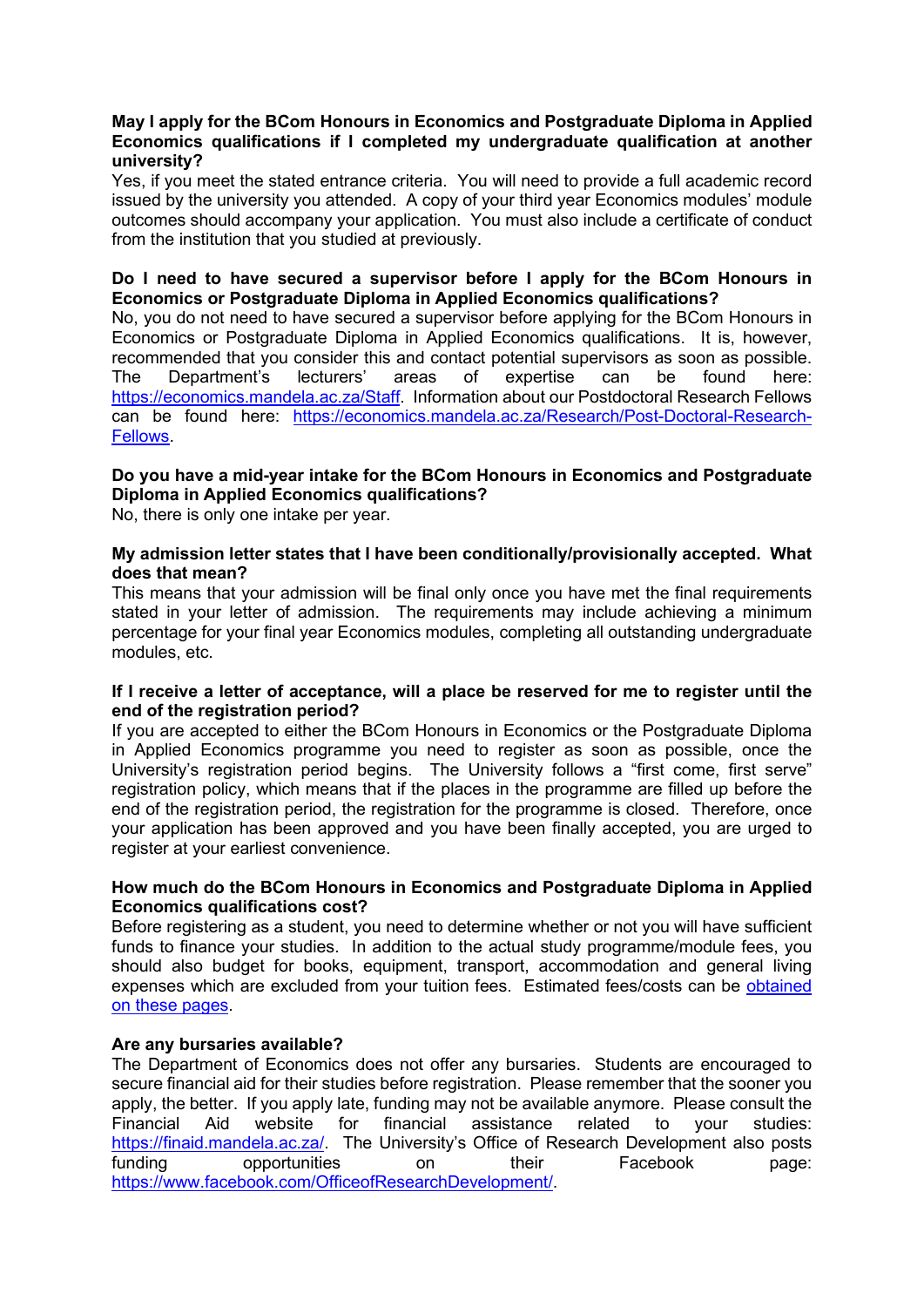# **Is on-campus accommodation available to BCom Honours in Economics and Postgraduate Diploma in Applied Economics students?**<br>You may apply for residence/on-campus

may apply for residence/on-campus accommodation here: [http://webapps.mandela.ac.za/ResApplication/.](http://webapps.mandela.ac.za/ResApplication/) For more information regarding residence<br>accommodation, please click on the following link: accommodation, please click on the following link: [https://studenthousing.mandela.ac.za/Apply-for-admission.](https://studenthousing.mandela.ac.za/Apply-for-admission)

# **Can I transfer credits from a different university?**

A student may on grounds of having completed sufficiently similar modules at other accredited institutions, be granted credits in respect of modules with a cumulative credit value of not more than 50%of the total credit value of the relevant qualification or programme at the University. In order to apply for module exemption, download the module exemption form [\(https://www.mandela.ac.za/www-](https://www.mandela.ac.za/www-new/media/Store/documents/StudyAtMandela/ModuleExemption/11-Request-for-module-credits.pdf)

[new/media/Store/documents/StudyAtMandela/ModuleExemption/11-Request-for-module](https://www.mandela.ac.za/www-new/media/Store/documents/StudyAtMandela/ModuleExemption/11-Request-for-module-credits.pdf)[credits.pdf\)](https://www.mandela.ac.za/www-new/media/Store/documents/StudyAtMandela/ModuleExemption/11-Request-for-module-credits.pdf) and complete it. Note that there is a module exemption fee to be paid before the exemption can be processed. You must also attach copies of the relevant module outlines/syllabus and your academic record.

# **I previously studied at Nelson Mandela University, but could not complete my BCom Honours in Economics or Postgraduate Diploma in Applied Economics qualification at that time. How do I apply for exemption from those modules that I had passed?**

In order to apply for module exemption, download the module exemption form [\(https://www.mandela.ac.za/www-](https://www.mandela.ac.za/www-new/media/Store/documents/StudyAtMandela/ModuleExemption/11-Request-for-module-credits.pdf)

[new/media/Store/documents/StudyAtMandela/ModuleExemption/11-Request-for-module](https://www.mandela.ac.za/www-new/media/Store/documents/StudyAtMandela/ModuleExemption/11-Request-for-module-credits.pdf)[credits.pdf\)](https://www.mandela.ac.za/www-new/media/Store/documents/StudyAtMandela/ModuleExemption/11-Request-for-module-credits.pdf) and complete it. Note that there is a module exemption fee to be paid before the exemption can be processed. Please also attach your academic record.

#### **What do I need to pass a module?**

The final mark awarded for each module shall be a percentage out of 100. A student passes a module if he/she/ze is awarded a final mark of 50% or above. In addition, all tests, tutorials individual assignments, group assignments and end-of-module assessments are compulsory.

# **2022 Specific Questions**

#### **When do lectures start?**

Lectures commence on Monday, 14 February 2022. Even if you have not registered by that date, please attend all your lectures.

# **What is the Economics Department's plans for the delivery of instruction during the first semester of 2022?**

The Department of Economics wishes to emphasise that our lectures, tutorials and SIsessions will be conducted in such a way that we do not compromise the safety of our students nor the quality of education that we deliver. Thus, at least during the first semester of 2022, the Department will continue to utilise Microsoft Teams for online lectures, while assessments will be conducted via the eLearning platform known as Moodle. Your lecturers will communicate with you using the University's email system and/or the Moodle and Teams sites. It is thus essential that you check these platforms at least twice weekly

Please note that Moodle and Teams automatically record all students' activities including: your first and last access to the course, the pages you have accessed, the number of discussion messages you have read and sent, web conferencing, discussion text and posted discussion topics. This data can be accessed by the lecturer to evaluate class participation and to identify students having difficulty.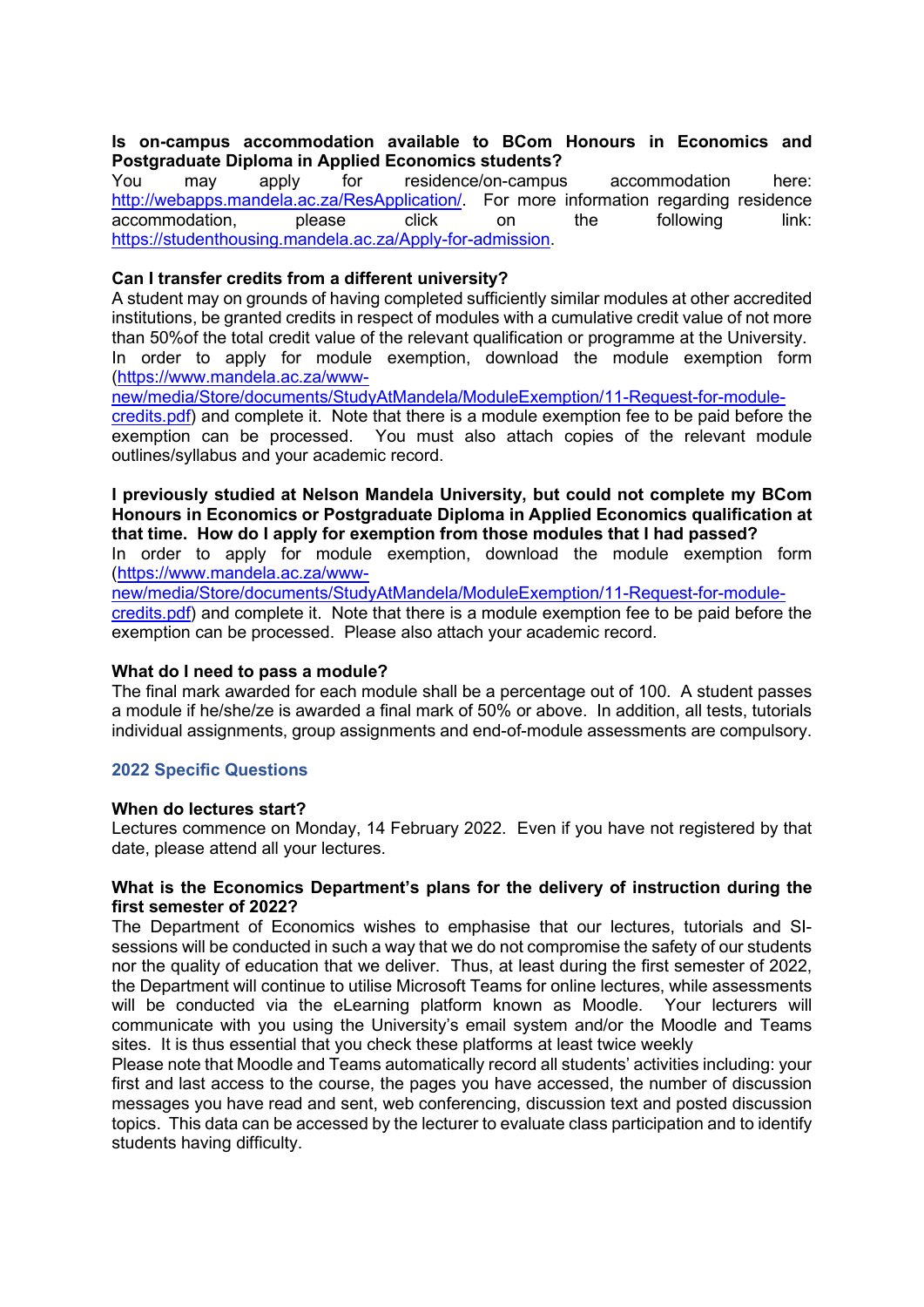# **How will I know if the teaching situation changes again?**

If the government's public health guidance change, the University's Management will notify students and explain the implications.

# **How will I know when lectures take place?**<br>Follow the instructions

Follow the instructions on this website: [http://forms.mandela.ac.za/timetable/timetablestud.asp.](http://forms.mandela.ac.za/timetable/timetablestud.asp) Alternatively, email Ms Dedré Erasmus [\(Dedre.Erasmus@mandela.ac.za\)](mailto:Dedre.Erasmus@mandela.ac.za) (if you are pursuing the BCom Honours qualification) or Ms Elizabeth Moodley [\(Elizabeth.Moodley@mandela.ac.za\)](mailto:Elizabeth.Moodley@mandela.ac.za) (if you are pursuing the Postgraduate Diploma in Economics).

# **Will lectures be recorded?**

Lectures may be recorded by your instructor. These recordings are reserved for use by students enrolled in a particular module. These recordings may not be shared outside of the module in any form without the express permission of the lecturer and the HoD.

# **How will I be able to consult with my lecturer?**

In consideration of COVID-19, your lecturers will not be holding in-person consultation hours. Time has, however, been set aside when you can contact your lecturer directly, using the University's email system, or Microsoft Teams. Please observe etiquette in all communication, giving respect to lecturers, fellow students, administrative staff and the wider university community.

# **Who are my lecturers?**

Below, please find the contact details of the BCom Honours in Economics and Postgraduate Diploma in Applied Economics co-ordinators and presenters.

| <b>BCOM HONOURS IN ECONOMICS - SOUTH CAMPUS</b> |                              |                                          |                                                                     |                                                                                                                                     |  |  |
|-------------------------------------------------|------------------------------|------------------------------------------|---------------------------------------------------------------------|-------------------------------------------------------------------------------------------------------------------------------------|--|--|
| <b>SEMESTER/</b><br><b>YEAR</b>                 | <b>MODULE</b><br><b>CODE</b> | <b>MODULE NAME</b>                       | <b>COORDINATOR</b>                                                  | <b>PRESENTER</b>                                                                                                                    |  |  |
| <b>SEMESTER</b><br>1                            | ECH401/<br><b>ECH400*</b>    | <b>MICROECONOMICS</b><br><b>HONOURS</b>  | <b>PROF S MISHI</b><br>Syden.Mishi@ma<br>ndela.ac.za                | <b>PROF S MISHI</b><br>Syden.Mishi@mandela.ac.za                                                                                    |  |  |
| <b>SEMESTER</b>                                 | ECX401*                      | <b>RESEARCH METHODS</b>                  | <b>PROF S MISHI</b><br>Syden.Mishi@ma<br>ndela.ac.za                | DR R KARAMBAKUWA<br>Roseline.Karambakuwa@man<br>dela.ac.za                                                                          |  |  |
| <b>SEMESTER</b><br>1                            | ECE411/<br><b>ECE400</b>     | <b>INTERNATIONAL</b><br><b>ECONOMICS</b> | <b>PROF R</b><br><b>NCWADI</b><br>Ronney.Ncwadi<br>@mandela.ac.za   | DR G. FERNANDES<br>Gladys.Fernandes@mandela.<br>ac.za                                                                               |  |  |
| <b>SEMESTER</b><br>1                            | ECG401/<br><b>ECG400</b>     | <b>PUBLIC SECTOR</b><br><b>ECONOMICS</b> | MS W<br><b>MATEKENYA</b><br>Weliswa.Mateken<br>ya@mandela.ac.<br>za | <b>MS W MATFKFNYA</b><br>Weliswa.Matekenya@mandel<br>a.ac.za<br><b>AND</b><br>MR C. TADERERA<br>Christie.Taderera@mandela.a<br>c.za |  |  |
| <b>SEMESTER</b>                                 | ECK401/<br><b>ECK400</b>     | <b>DEVELOPMENT</b><br><b>ECONOMICS</b>   | DR S DINGELA<br>Siyasanga.Dingel<br>$a@$ mandela.ac.z<br>a          | DR S DINGELA<br>Siyasanga.Dingela@mandela.<br>ac.za                                                                                 |  |  |
| <b>SEMESTER</b><br>1                            | ECP411/<br><b>ECP400</b>     | <b>ECONOMETRICS</b>                      | PROF L JEKE<br>Leward.Jeke@m<br>andela.ac.za                        | <b>DRIANYIKWA</b><br>Izunna.Anyikwa@mandela.ac.<br>za                                                                               |  |  |
| <b>YEAR</b><br><b>MODULE</b>                    | ECN400/<br>ECN410 *          | <b>TREATISE</b>                          | MS W<br><b>MATEKENYA</b><br>Weliswa.Mateken<br>va@mandela.ac.<br>za | <b>MS W MATEKENYA</b><br>Weliswa.Matekenya@mandel<br>a.ac.za                                                                        |  |  |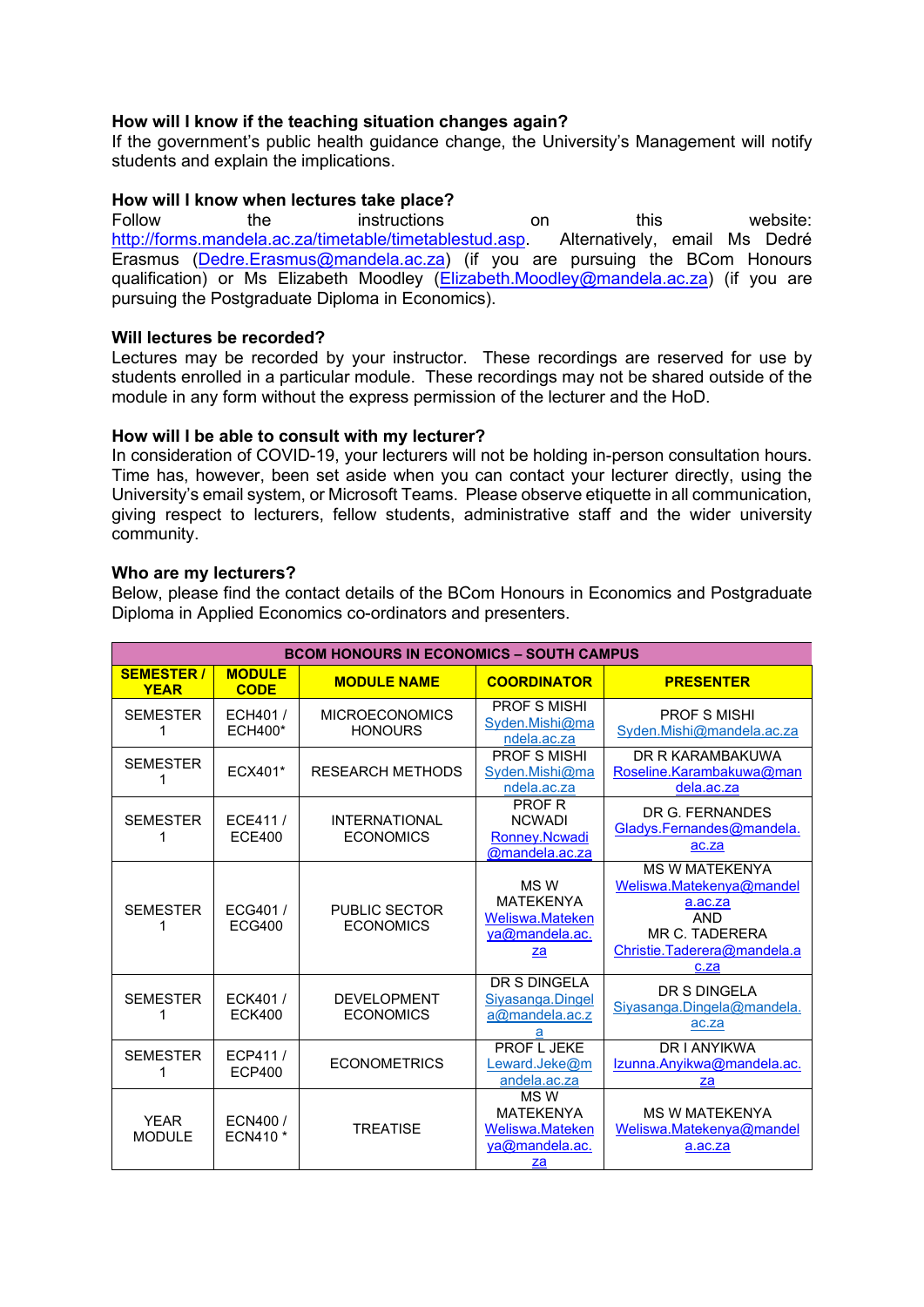| <b>POSTGRADUATE DIPLOMA IN APPLIED ECONOMICS – SECOND AVENUE CAMPUS</b> |                              |                                               |                                                              |                                                            |  |  |
|-------------------------------------------------------------------------|------------------------------|-----------------------------------------------|--------------------------------------------------------------|------------------------------------------------------------|--|--|
| <b>SEMESTER</b><br><b>YEAR</b>                                          | <b>MODULE</b><br><b>CODE</b> | <b>MODULE NAME</b>                            | <b>COORDINATOR</b>                                           | <b>PRESENTER</b>                                           |  |  |
| <b>SEMESTER</b>                                                         | <b>BRM411</b>                | <b>ECONOMIC SURVEY</b><br><b>TECHNIQUES</b>   | <b>PROF S MISHI</b><br>Syden.Mishi@ma<br>ndela.ac.za         | DR R KARAMBAKUWA<br>Roseline.Karambakuwa@man<br>dela.ac.za |  |  |
| <b>SEMESTER</b>                                                         | <b>BCH411</b>                | APPLIED<br><b>MICROECONOMICS</b>              | <b>MS C MPUKU</b><br>Cwayita.Mpuku@<br>mandela.ac.za         | <b>MS C MPUKU</b><br>Cwayita.Mpuku@mandela.ac.<br>za       |  |  |
| <b>SEMESTER</b>                                                         | <b>BCH412</b>                | <b>APPLIED</b><br><b>MACROECONOMICS</b>       | <b>MR C JOHNSON</b><br>Clifford.Johnson<br>$@$ mandela.ac.za | DR O NYAHOKWE<br>Olivia.Nyahokwe@mandela.ac<br>.za         |  |  |
| <b>YEAR</b>                                                             | <b>BCN412</b>                | <b>ECONOMICS FIELD</b><br><b>WORK PROJECT</b> | <b>MS C MPUKU</b><br>Cwayita.Mpuku@<br>mandela.ac.za         | <b>MS C MPUKU</b><br>Cwayita.Mpuku@mandela.ac.<br>za       |  |  |
| <b>YEAR</b>                                                             | <b>BEC410</b>                | <b>APPLIED</b><br><b>ECONOMETRICS</b>         | <b>PROF A PHIRI</b><br>Andrew.Phiri@m<br>andela.ac.za        | <b>PROF A PHIRI</b><br>Andrew.Phiri@mandela.ac.za          |  |  |

# **What hardware and software should I have available in order to learn online?**

- You must have access to a desktop PC / laptop or a smartphone<sup>[1](#page-6-0)</sup>. Any of the aforementioned devices capable of running a recently updated web browser (such as Firefox or Chrome) should be sufficient to access your module online. This includes support for streaming audio and video. However, bear in mind that processor speed, amount of RAM and Internet connection speed can greatly affect performance.
- A stable Internet connection is highly recommended.
	- $\circ$  The University's Management has advised students who do not have access to a desktop PC / laptop or a smartphone with a reasonably stable Internet connection, or who will not be able to effectively learn online from home (remotely) for other justifiable reasons, to reside in Gqebhera *(*formerly known as Port Elizabeth) or George so that they can access the University's general and specialised computer labs and Wi-Fi on campus, even if all their modules are online. Please note that you must follow the University's COVID-19 protocols when accessing a campus [\(https://orientation.mandela.ac.za/orientation/media/Store/documents/2022%20AY](https://orientation.mandela.ac.za/orientation/media/Store/documents/2022%20AY/2022AY-letter-FINAL.pdf) [/2022AY-letter-FINAL.pdf\)](https://orientation.mandela.ac.za/orientation/media/Store/documents/2022%20AY/2022AY-letter-FINAL.pdf).
- You must have the necessary programmes / software on your devices.
	- $\circ$  Furthermore, you need to know how to login and access your modules in Moodle as well as how to use Microsoft Teams for virtual sessions. Virtual tutorials are available to assist in this regard. It is recommended that you refer to the Faculty's Orientation app or access the resources via these links: <https://orientation.mandela.ac.za/Digital-Learning-Readiness-Programmes> and [https://orientation.mandela.ac.za/How-to-connect-to-my-online-classroom.](https://orientation.mandela.ac.za/How-to-connect-to-my-online-classroom)
	- o A program to typeset problem sets and exam solutions is required.
		- Microsoft Office 365 is freely available to all registered Nelson Mandela University students.
		- Free alternatives to Microsoft Office include OpenOffice and LibreOffice.
- You must have access to high-quality scanning. There are numerous smartphone apps (e.g., Microsoft's Office Lens, Adobe Scan or CamScanner) that can be utilised for this purpose.
	- o Please ensure that the photo / scan that you upload to the Moodle site is clear enough to be legible so that your lecturer can mark it. Take care that you don't crop off sections, take the photo in poor lighting, cast a shadow over your work when taking the photo, or omit certain answers. The scan/photo does not have to be at the highest resolution settings of your phone's camera, but it must be legible and

<span id="page-6-0"></span> $1$  There are a range of options to purchase or loan a laptop, especially through NSFAS. ICT Services and Student Financial Aid can advise students.